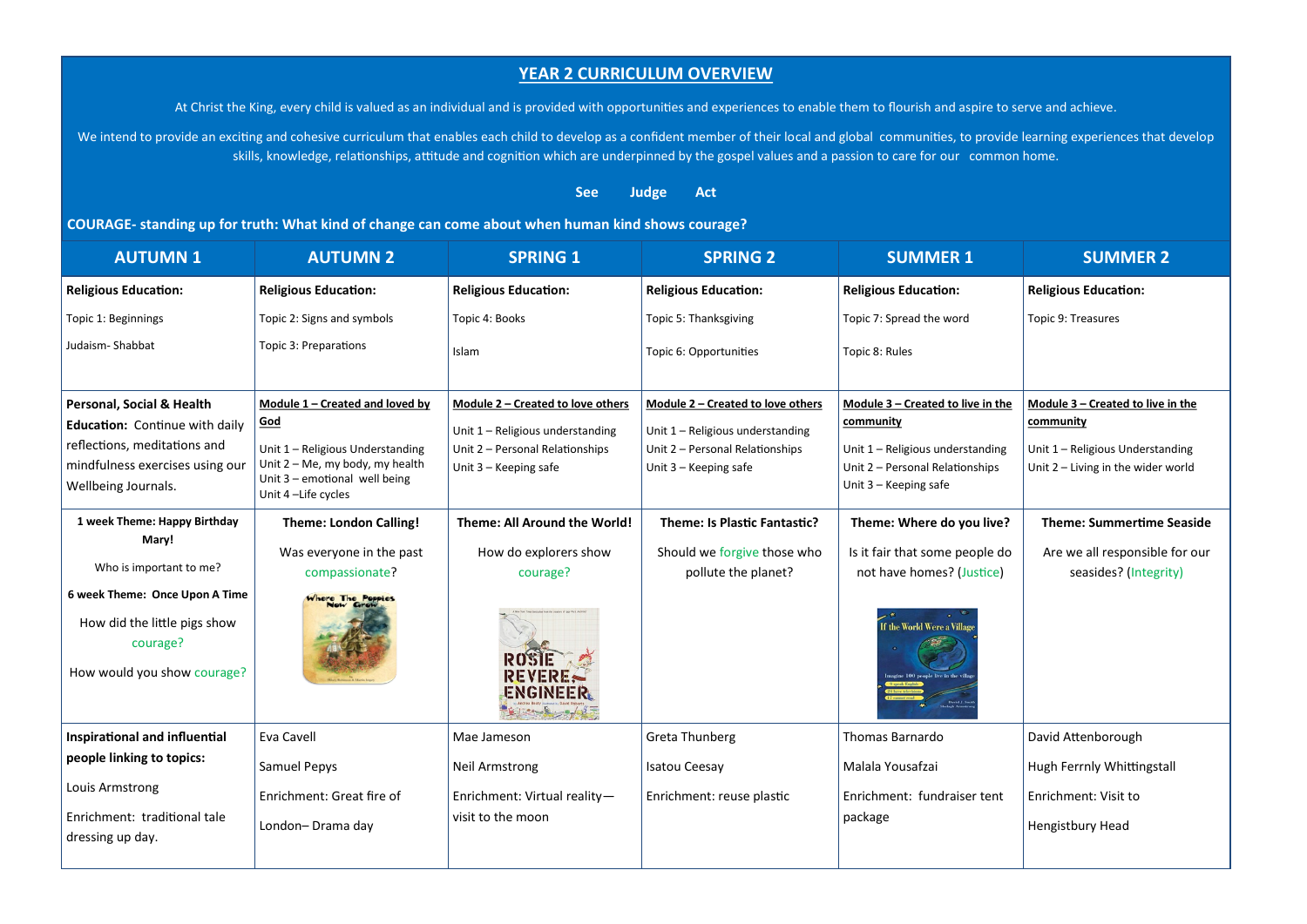| <b>AUTUMN1</b>                  | <b>AUTUMN 2</b>               | <b>SPRING 1</b>                | <b>SPRING 2</b>                   | <b>SUMMER 1</b>                 | <b>SUMMER 2</b>                        |
|---------------------------------|-------------------------------|--------------------------------|-----------------------------------|---------------------------------|----------------------------------------|
| English:                        | English:                      | English:                       | English:                          | English:                        | English:                               |
| Narrative: tradition tales      | Narrative: stories from first | Non fiction: fact page         | Non fiction: biography            | Narrative: story writing        | Narrative: story writing               |
| SPAG: Spelling, punctuation     | person viewpoint              | Narrative: stories with animal | Recount: postcards                | Non fiction: persuasive letters | Poetry: senses poetry                  |
| grammar                         | Recount: diaries and letters  | main characters                |                                   |                                 |                                        |
|                                 | Non fiction: instructions     | Poetry: focus on damage        |                                   |                                 |                                        |
|                                 | Poetry: word play (fireworks) |                                |                                   |                                 |                                        |
| Reading:                        | Reading:                      | Reading                        | Reading:                          | Reading:                        | Reading:                               |
| Introduce VIPERS reading skills | Katie in London               | The Owl who was afraid of the  | One plastic bag                   | Wombat goes walkabout           | Coming to England                      |
| V=vocabulary                    |                               | dark<br>Jill Tomlinson         | <b>ONE PLASTIC BAG</b>            | Vombat                          | $\mathcal{U}_\mathbf{k}$<br>Diane Ewen |
| I= inference                    |                               |                                |                                   | Goes Walkabout                  | 111111<br><b>TIME LATES</b>            |
| P= prediction                   |                               |                                |                                   |                                 | oming to                               |
| E= explanation                  |                               |                                |                                   |                                 | =naland                                |
| R= retrieve                     |                               |                                |                                   |                                 |                                        |
| S = sequencing                  |                               |                                |                                   |                                 |                                        |
| Maths:                          |                               | Maths:                         |                                   | Maths:                          |                                        |
| Number and place value          |                               | Multiplication and division    |                                   | Time                            |                                        |
| Addition and subtraction        |                               | Statistics                     |                                   | problem solving                 |                                        |
| Money                           |                               | Length and shape               |                                   | Position and direction          |                                        |
| Multiplication and division     |                               | Fractions                      |                                   | Length, height and temperature  |                                        |
| Science:                        | Science:                      | Science:                       | Science:                          | Science:                        | Science:                               |
| Establish weekly use of         | <b>Topic: Plants</b>          | Topic: Materials including     | <b>Topic:</b> Materials including | Topic: Animals including        | Topic: Living things, habitats, food   |
| <b>Weather Station</b>          | Observing changes             | forces                         | forces                            | humans<br>ISLAND                | chains.                                |
| Topic: Bulbs! Observation and   | <b>Exploring materials</b>    |                                | Science week:                     |                                 |                                        |
| planting<br>Observing changes   |                               |                                | SCIENCE                           |                                 |                                        |